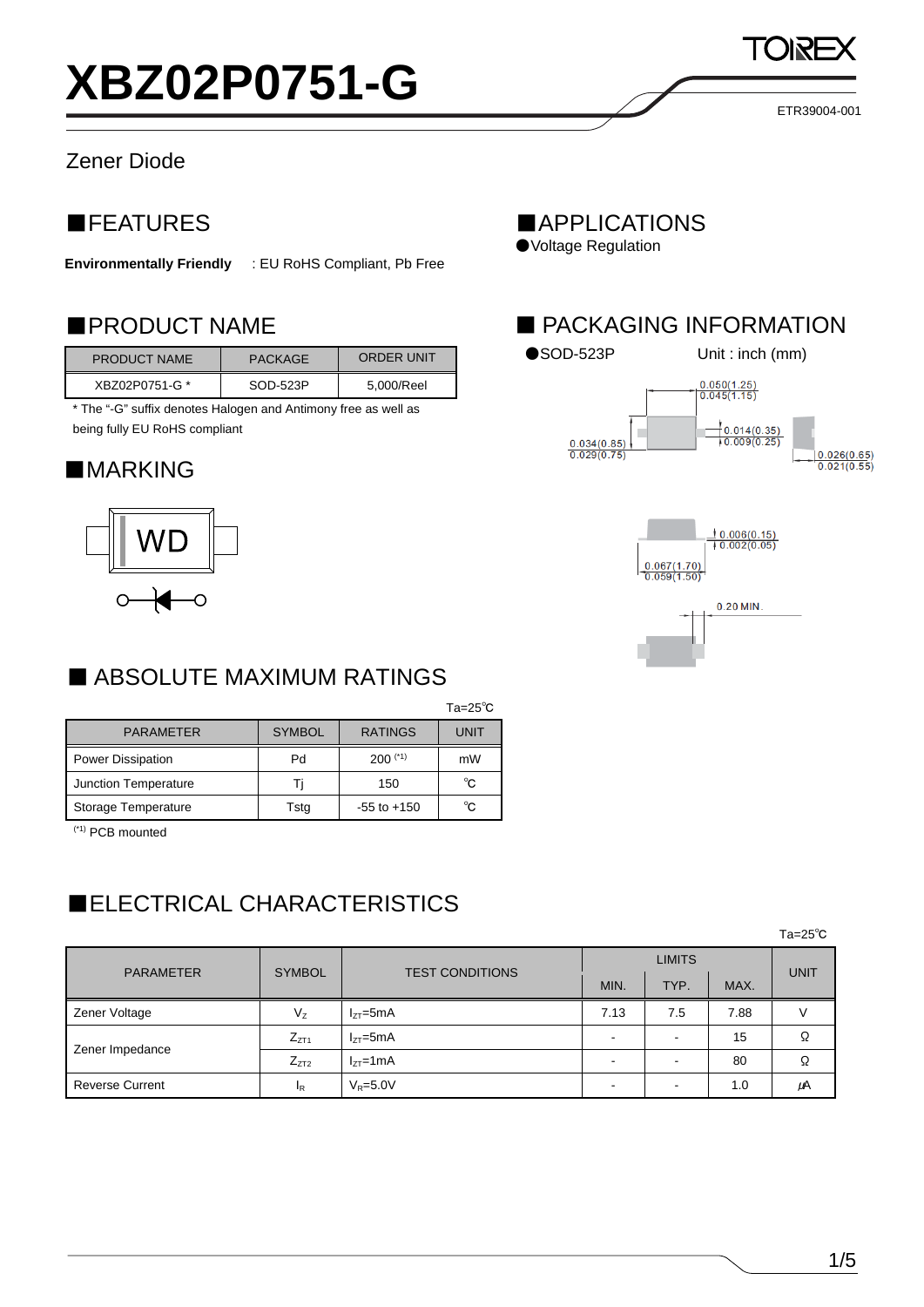## **XBZ02P0751-G**

## ■TYPICAL PERFORMANCE CHARACTERISTICS





(1) Zener Current vs. Zener Voltage (2) Forward Current vs. Forward Voltage



(3) Terminal Capacitance vs. Reverse Voltage (4) Power Dissipation vs. Operating Temperature



### ■NOTES ON USE

1. Please use this IC within the absolute maximum ratings. Even within the ratings, in case of high load use continuously such as high temperature, high voltage, high current and thermal stress may cause reliability degradation of the IC.

2. Torex places an importance on improving our products and their reliability. We request that users incorporate fail-safe designs and post-aging protection treatment when using Torex products in their systems.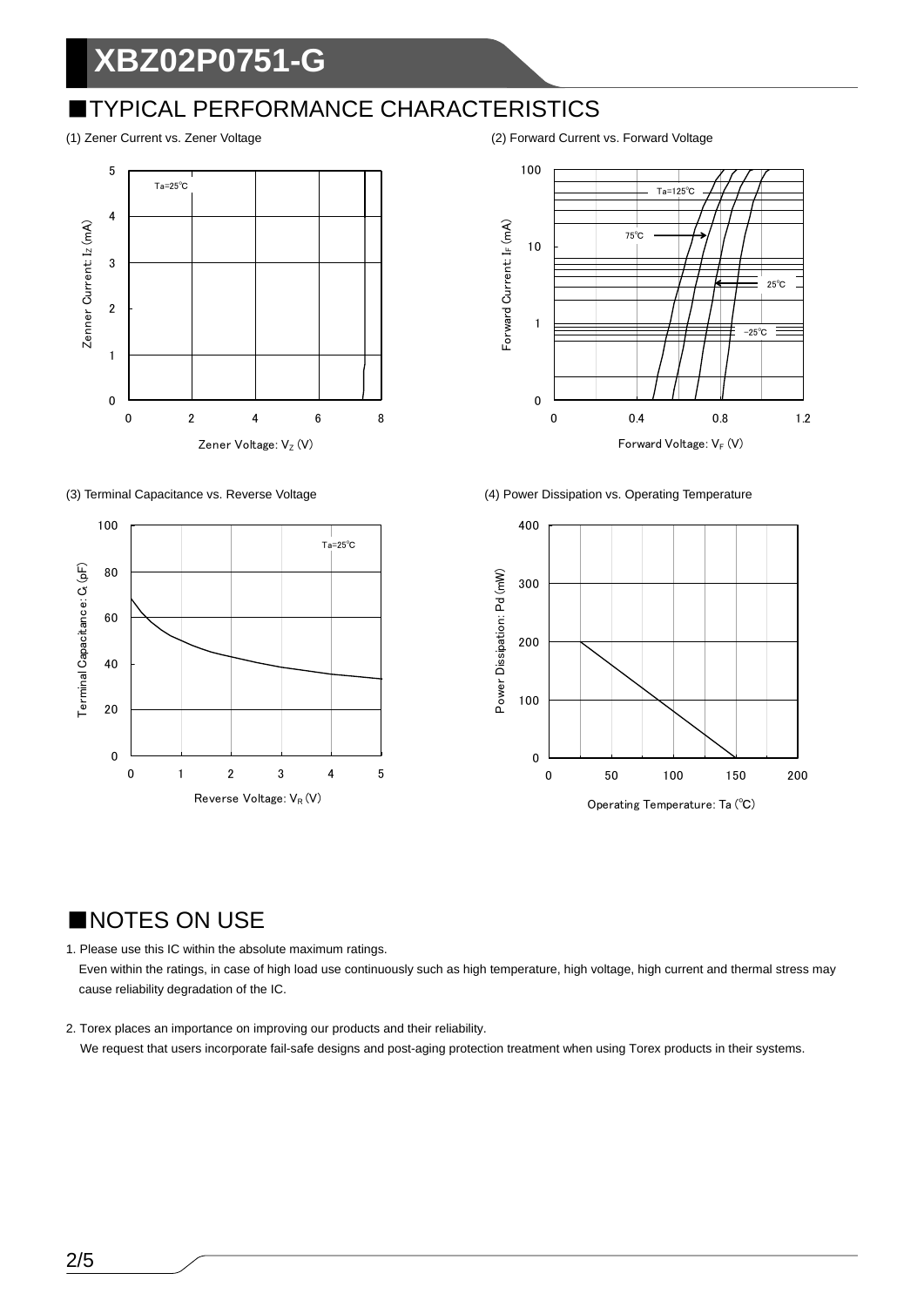## ■REFERENCE PATTERN LAYOUT

 $\bullet$ SOD-523P

Unit : inch (mm)

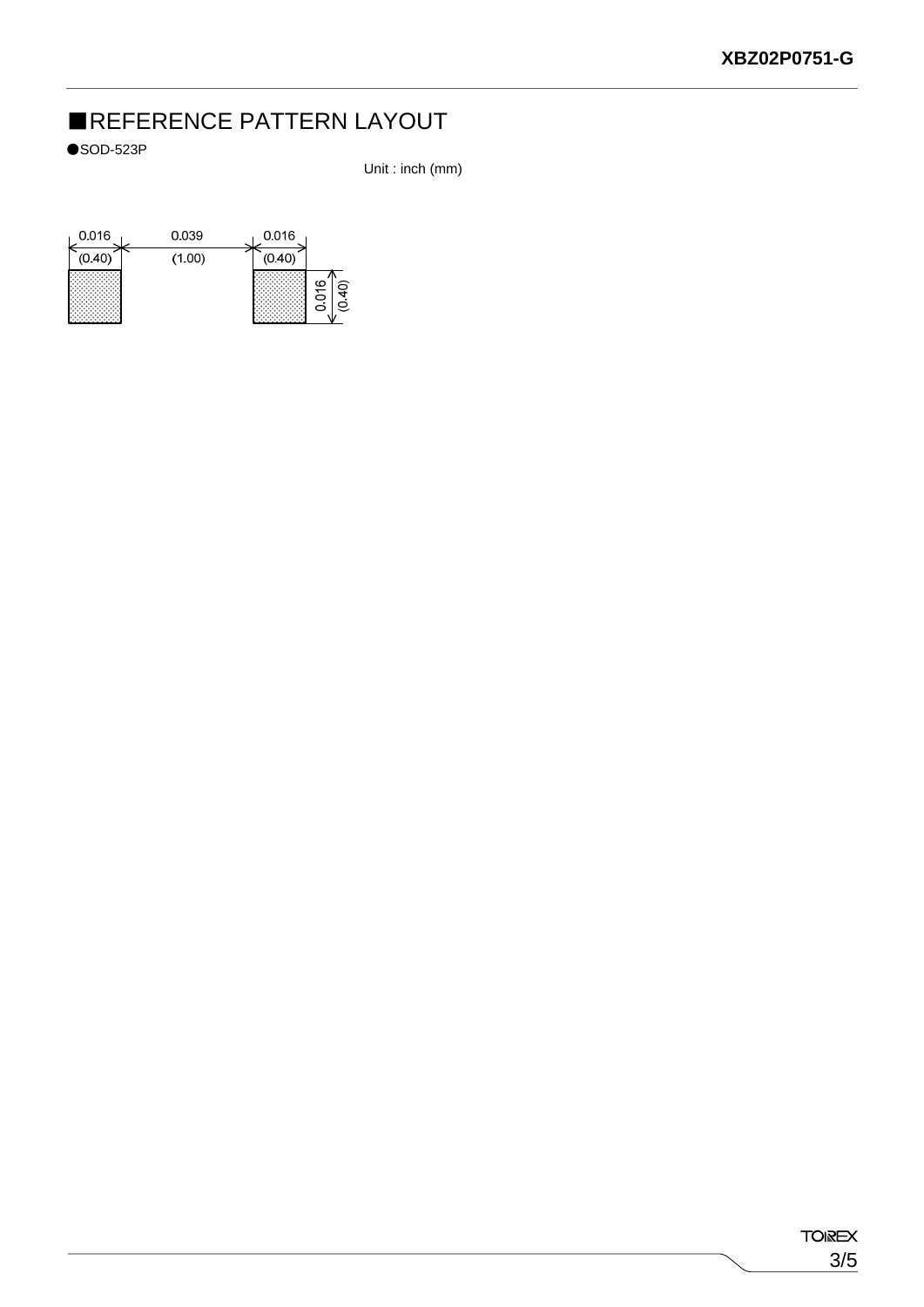# **XBZ02P0751-G**

## ■TAPING SPECIFICATIONS

 $\bullet$ SOD-523P



| <b>SYMBOL</b>  | mm              |
|----------------|-----------------|
| $D_0$          | $1.50 \pm 0.10$ |
| D <sub>1</sub> | $0.50 \pm 0.25$ |
| E              | $1.75 \pm 0.10$ |
| F              | $3.50 \pm 0.05$ |
| P <sub>0</sub> | $4.00 \pm 0.10$ |
| P <sub>1</sub> | $4.00 \pm 0.10$ |
| P <sub>2</sub> | $2.00 \pm 0.05$ |
| W              | $+0.3$<br>8.00  |
|                | $-0.15$         |